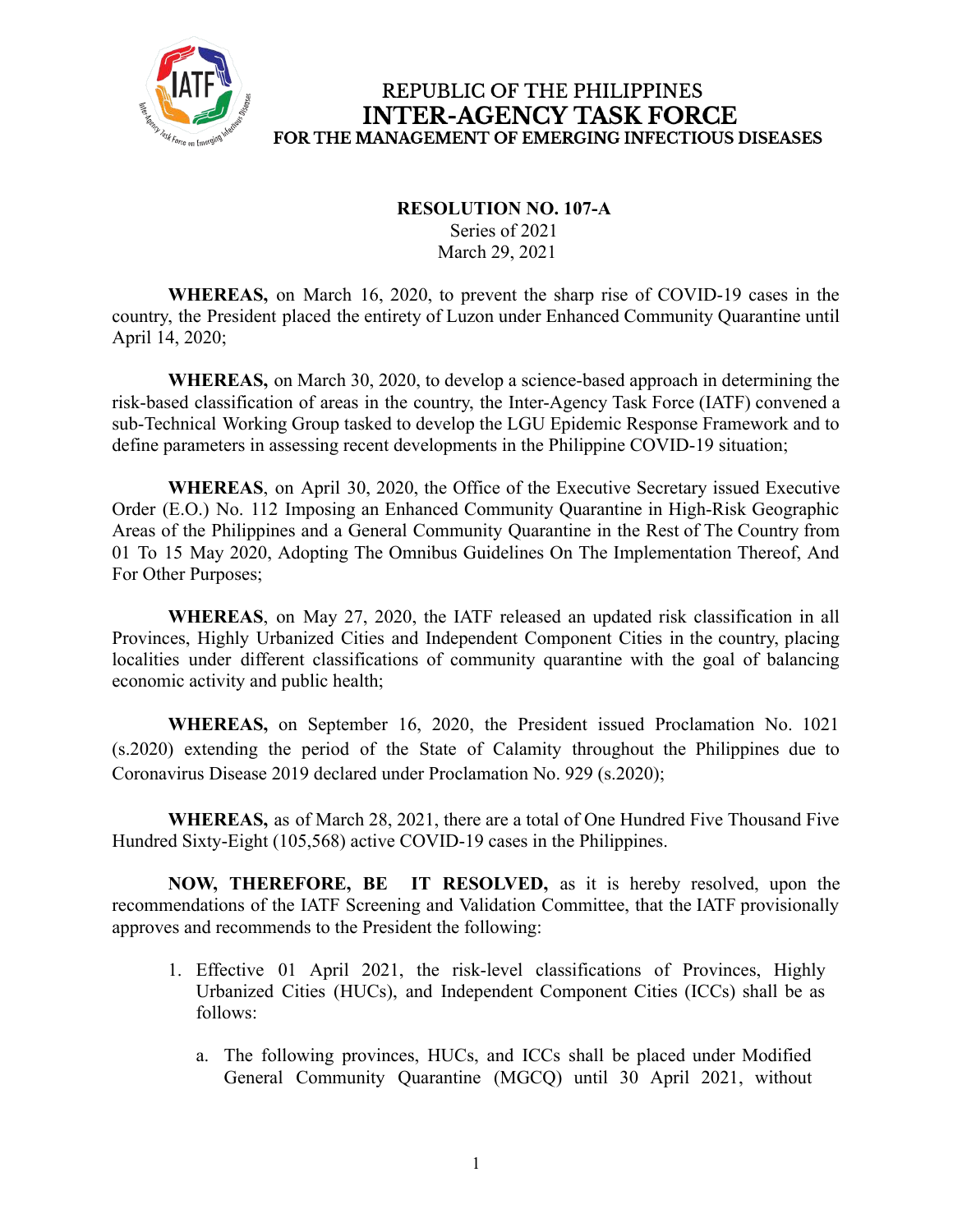

## REPUBLIC OF THE PHILIPPINES **INTER-AGENCY TASK FORCE** FOR THE MANAGEMENT OF EMERGING INFECTIOUS DISEASES

prejudice to their reclassification as may be warranted and the declaration of localized Enhanced Community Quarantine in critical areas:

- i. For Luzon:
	- a. Region I Ilocos Norte\*, Ilocos Sur, La Union, Pangasinan, Dagupan City\*;
	- b. Region II Batanes;
	- c. Region III Aurora\*, Bataan\*, Nueva Ecija\*, Pampanga\*, Tarlac\*, Zambales\*, Angeles City\*, Olongapo City\*;
	- d. Region IV-A Quezon\*, Lucena City\*;
	- e. Region IV-B Marinduque, Occidental Mindoro\*, Oriental Mindoro\*, Romblon, Palawan, Puerto Princesa City\*; and
	- f. Region V Albay, Camarines Norte, Camarines Sur, Catanduanes, Masbate, Sorsogon, Naga City.
- ii. For the Visayas:
	- a. Region VI Aklan, Antique, Bacolod\*, Capiz, Guimaras\*, Iloilo\*, Iloilo City\*, Negros Occidental;
	- b. Region VII Bohol\*, Cebu\*, Negros Oriental, Siquijor, Cebu City\*, Lapu-Lapu City\*, Mandaue City\*; and
	- c. Region VIII Biliran, Leyte, Southern Leyte, Eastern Samar, Northern Samar, Western Samar, and Ormoc City\*.
- iii. For Mindanao:
	- a. Region IX Zamboanga del Norte, Zamboanga del Sur, Zamboanga Sibugay, and Zamboanga City;
	- b. Region X Bukidnon, Camiguin, Lanao del Norte, Misamis Occidental\*, Misamis Oriental, Cagayan de Oro City\*;
	- c. Region XI Davao de Oro\*, Davao del Sur, Davao Occidental, Davao Oriental, Davao del Norte\*;
	- d. Region XII North Cotabato, South Cotabato, Sarangani, Sultan Kudarat, General Santos City;
	- e. Region XIII (Caraga) Agusan del Norte, Agusan del Sur, Dinagat Islands, Surigao del Norte, Surigao del Sur, Butuan City\*; and
	- f. Bangsamoro Autonomous Region in Muslim Mindanao (BARMM) - Basilan, Maguindanao, Sulu, Tawi-Tawi, and Cotabato City.

*\* Areas requiring special attention by the local government unit and Regional IATF and the National Task Force*

b. The following provinces, HUCs, and ICCs shall be placed under General Community Quarantine (GCQ) until 30 April 2021, without prejudice to their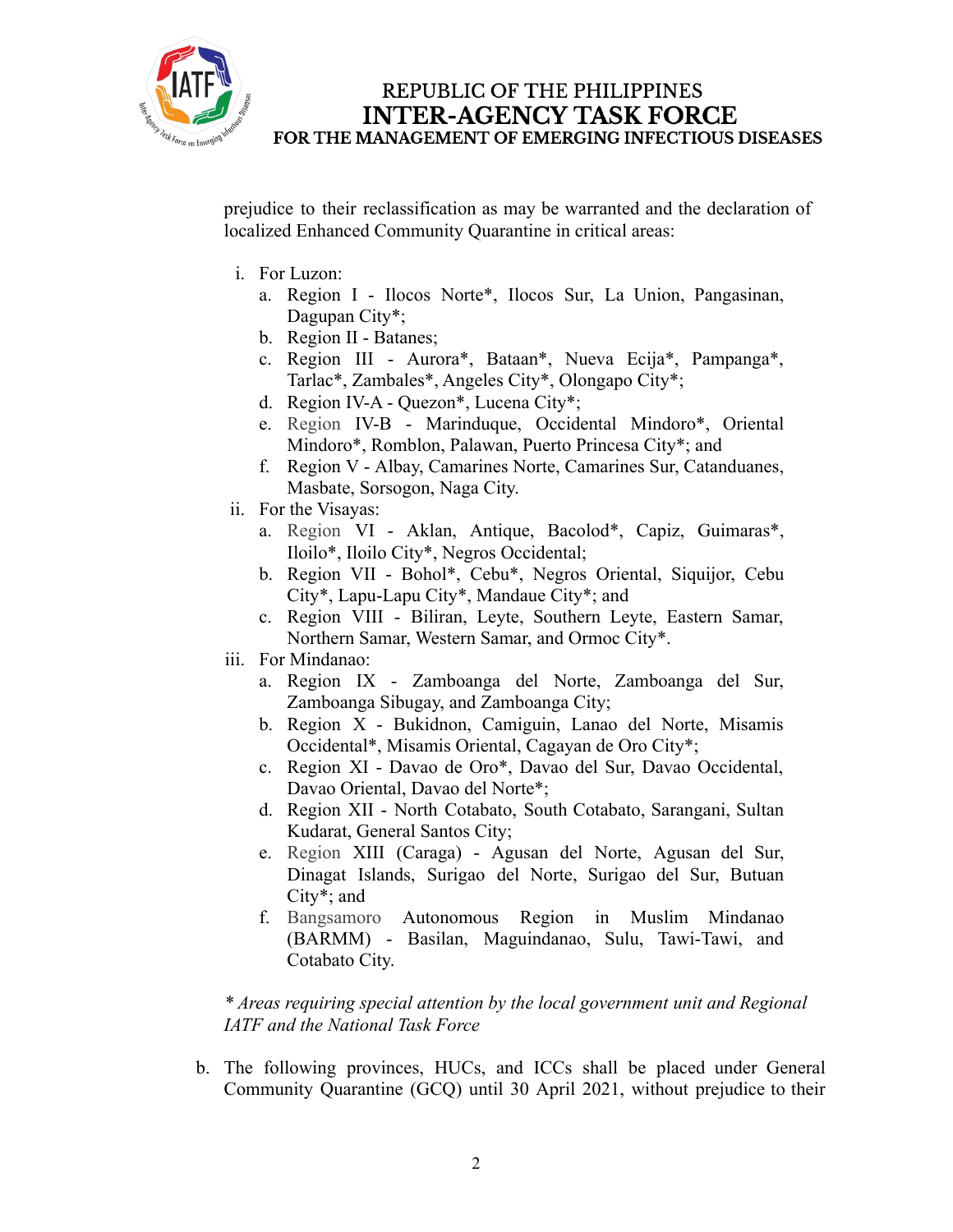

## REPUBLIC OF THE PHILIPPINES **INTER-AGENCY TASK FORCE** FOR THE MANAGEMENT OF EMERGING INFECTIOUS DISEASES

reclassification as may be warranted and the declaration of localized Enhanced Community Quarantine in critical areas:

- i. For Luzon:
	- a. Cordillera Administrative Region Abra, Apayao, Benguet, Baguio City, Ifugao, Kalinga, Mt. Province;
	- b. Region II Nueva Vizcaya, Isabela, Cagayan; and
	- c. Batangas
- ii. For the Visayas, Tacloban City;
- iii. For Mindanao:
	- a. Iligan City;
	- b. Lanao del Sur; and
	- c. Davao City.

*\* Areas requiring special attention by the local government unit and Regional IATF and the National Task Force*

- c. Santiago City shall be placed under Modified Enhanced Community Quarantine until 30 April 2021, without prejudice to their reclassification as may be warranted and the declaration of localized Enhanced Community Quarantine in critical areas.
- d. Quirino shall be placed under Modified Enhanced Community Quarantine until 15 April 2021, without prejudice to their reclassification as may be warranted and the declaration of localized Enhanced Community Quarantine in critical areas. After said period, the Regional IATF may de-escalate the province to General Community Quarantine, should the situation improve.
- e. The HUCs of the National Capital Region and the municipality of Pateros, including the provinces of Bulacan, Cavite, Laguna, Rizal shall retain their classification of Enhanced Community Quarantine until April 04, 2021.
- 2. All areas shall continue to implement the following measures:
	- a. Health promotion and strict enforcement of minimum public health standards, especially their uniform implementation in high-risk areas such as healthcare settings, wet markets, supermarkets, government offices, workplaces, and at home, among others: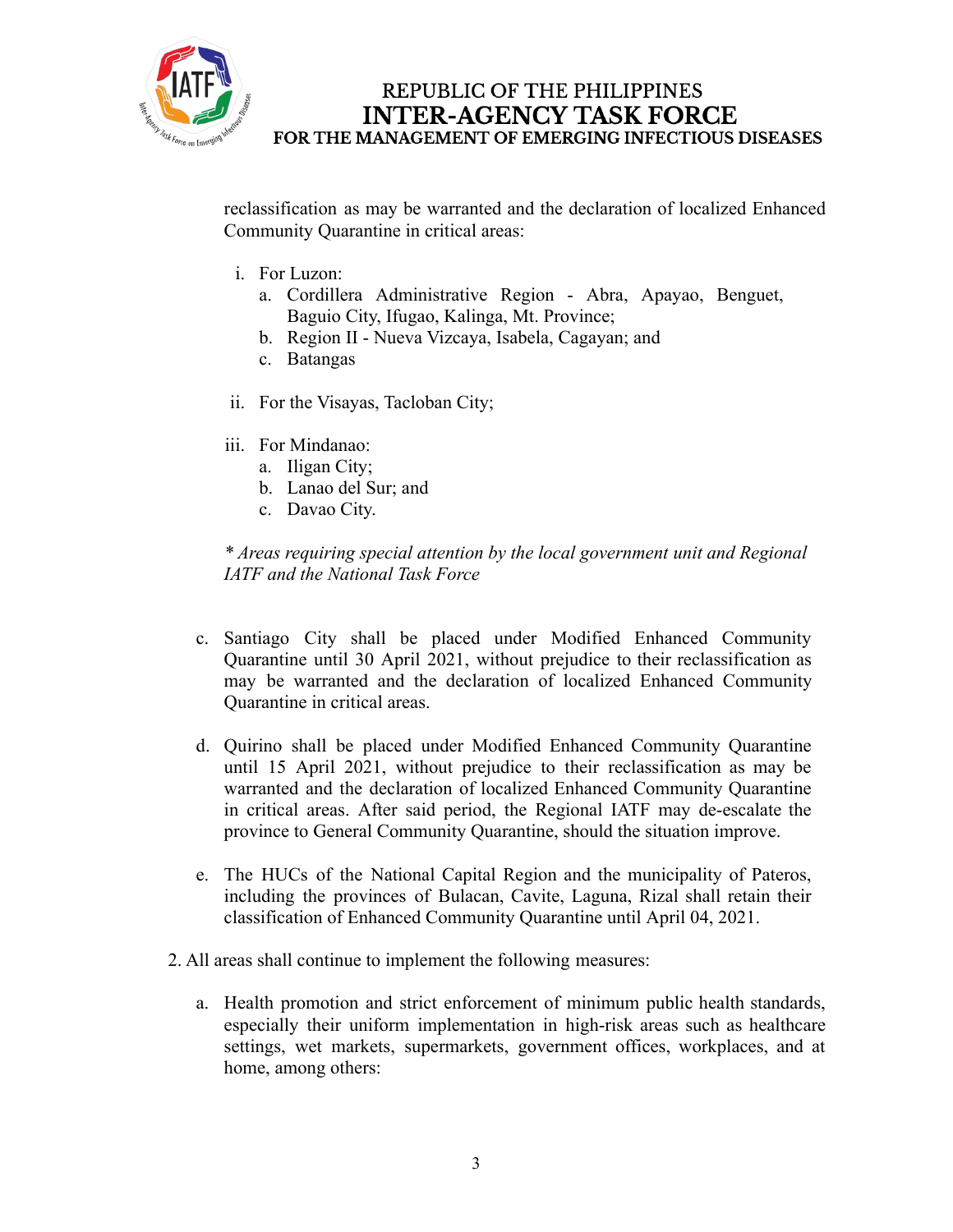

- b. The implementation of localized community quarantine and the ramping up of the availability of identified quarantine facilities in priority/critical areas with community transmission, including in private and public establishments, with the concurrence of the RIATF;
- c. Immediate facility-based isolation of all returning citizens, suspect, and probable cases;
- d. Scaling up of local health systems capacity, especially for community isolation and critical care, including dedicated mechanical ventilators, and Intensive Care Units, isolation, and ward beds for COVID-19 cases; and
- e. Submission of complete and accurate data through COVID-Kaya and the DOH DataCollect.

**RESOLVED FURTHER,** that the Chairperson and the Co-Chairperson shall be duly authorized to sign this Resolution for and on behalf of the Inter-Agency Task Force.

APPROVED during the 107<sup>th</sup> Inter-Agency Task Force Meeting, as reflected in the minutes of the meeting, held this 29<sup>th</sup> of March 2021 *via* video conference.

**FRANCISCO T. DUQUE III** 

Secretary, Department of Health IATF Chairperson

**KARLO ALEXEI B. NOGRALES** Cabinet Secretary, Office of the Cabinet Secretary IATF Co-Chairperson